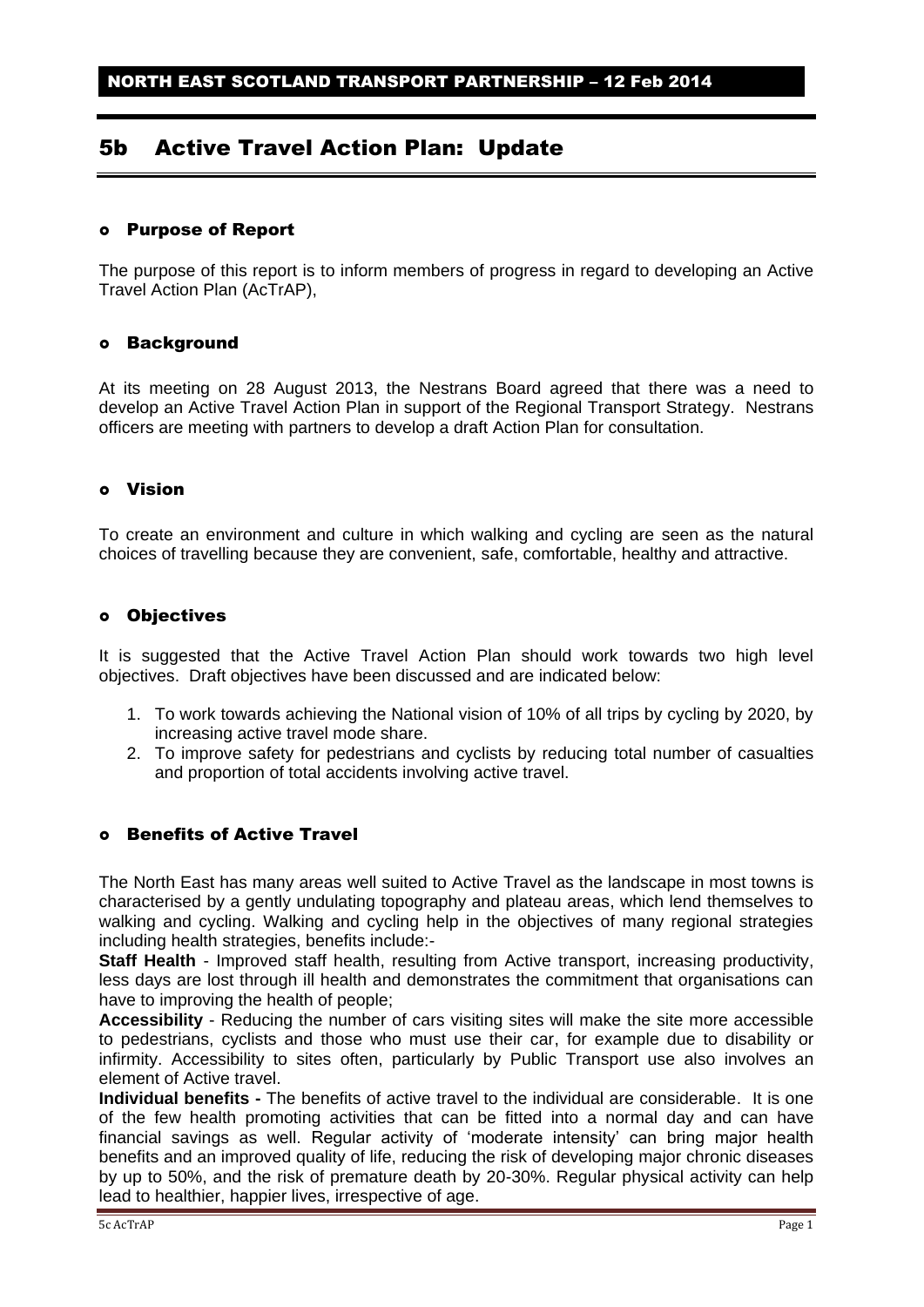**Local environmental benefits -** Improvements to the local environment from a reduction in car use will improve local air quality, which where it fails targets, is a major source of ill health in itself.

**Global environment -** Climate change is a global problem requiring local solutions. Changes to travel patterns will reduce CO2 and other pollutants and will aid the Scottish Government's carbon reduction targets.

**Road Safety -** There is evidence that the more people who cycle, the safer it becomes – the 'safety in numbers' effect. A 91% increase in cycling in London since 2000 has been accompanied by a 33% fall in casualties, while cycling in the Netherlands increased by 45% between 1980 and 2005 but cycling fatalities fell by 58%

## Strategic Network

As part of the Active Travel Action Plan, it has been suggested that Nestrans should develop a high level plan for strategic routes across North East Scotland, which links communities, but also provides external links for tourism. In the North East, settlements tend to be along defined corridors. The structure plan identifies the A90 Corridor from Angus to Peterhead and the A96 from Aberdeen to Moray as the priority corridors for major development and transport infrastructure. These developments should help contribute to the strategic network both in infrastructure and users. Where major transport schemes are implemented or major development occurs, it would be appropriate to develop the strategic network to complement these schemes. Nestrans and Councils' priorities could also focus on this network.

The initial network is envisaged to be nine active travel routes, which are indicated below for discussion :-